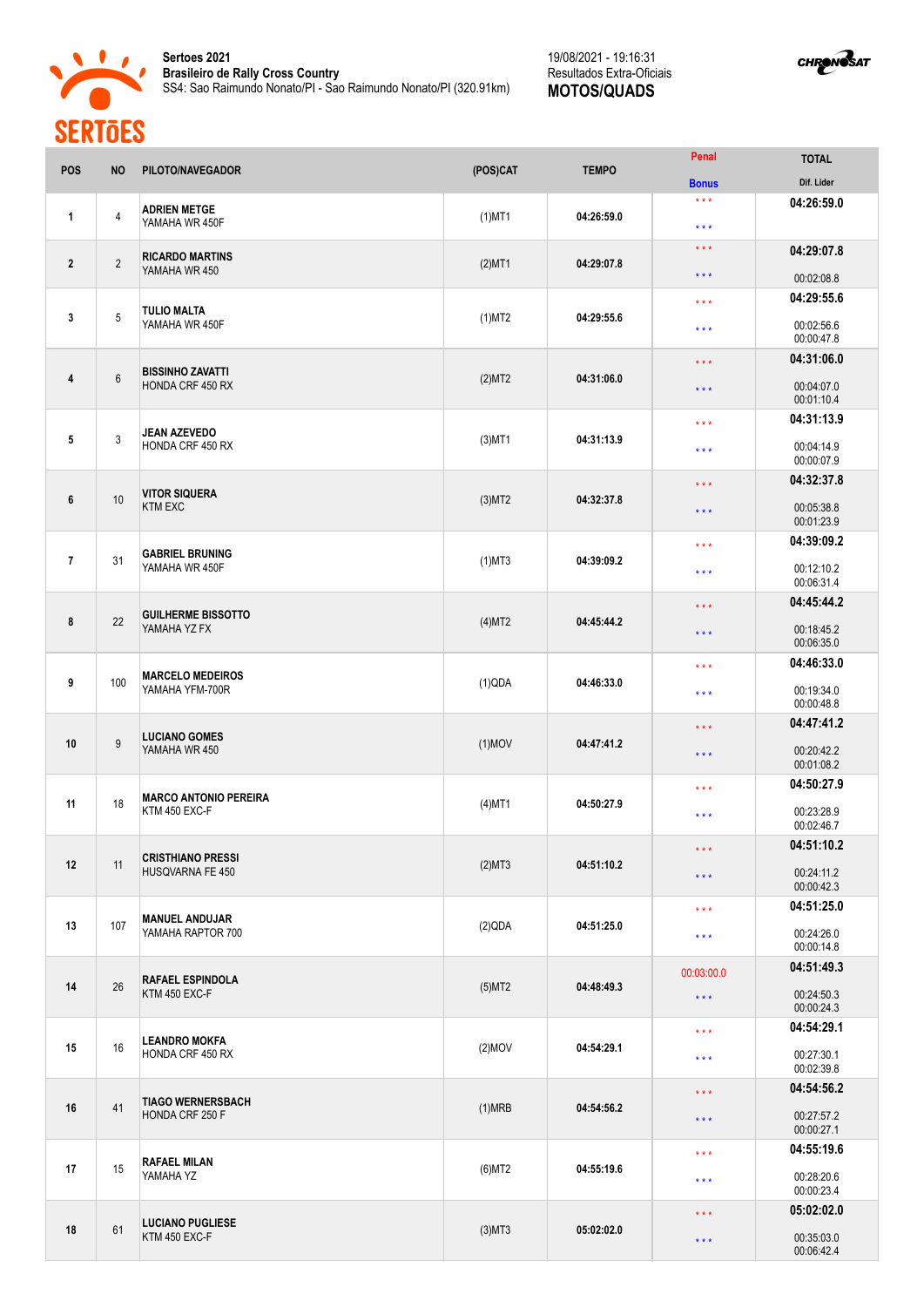| 19 | 52             | <b>ANILDO THEISS</b><br>KAWASAKI KLX 450            | $(4)$ MT3  | 05:03:11.2                        | $***$                                 | 05:03:11.2               |                         |            |
|----|----------------|-----------------------------------------------------|------------|-----------------------------------|---------------------------------------|--------------------------|-------------------------|------------|
|    |                |                                                     |            |                                   | $\star$ $\star$ $\star$               | 00:36:12.2<br>00:01:09.2 |                         |            |
|    |                |                                                     |            |                                   | $\star \star \star$                   | 05:04:24.6               |                         |            |
| 20 | 50             | <b>OSMAR DE MENDONCA</b><br>KAWASAKI KLX 450        | $(5)$ MT3  | 05:04:24.6                        | $\star$ $\star$ $\star$               | 00:37:25.6<br>00:01:13.4 |                         |            |
|    |                | <b>MAXWELL MEDEIROS</b>                             |            |                                   | $\star\star\star$                     | 05:05:05.0               |                         |            |
| 21 | 20             | KTM 450 EXC-F                                       | $(7)$ MT2  | 05:12:02.0                        | 00:06:57.0                            | 00:38:06.0<br>00:00:40.4 |                         |            |
|    |                | <b>ANDRE WHITAKER</b>                               |            |                                   | $\star$ $\star$ $\star$               | 05:06:03.6               |                         |            |
| 22 | 40             | KTM EXC 450                                         | $(6)$ MT3  | 05:06:03.6                        | $\star$ $\star$ $\star$               | 00:39:04.6<br>00:00:58.6 |                         |            |
|    |                | <b>JEAN MICHEL ZUCHELLI</b>                         |            |                                   | $\star\star\star$                     | 05:06:33.7               |                         |            |
| 23 | 58             | HONDA CRF 450 X                                     | $(7)$ MT3  | 05:06:33.7                        | $***$                                 | 00:39:34.7<br>00:00:30.1 |                         |            |
|    |                | <b>ALBERTO CUNHA</b>                                |            |                                   | $\star$ $\star$ $\star$               | 05:06:41.1               |                         |            |
| 24 | 56             | KTM 450 EXC-F                                       | $(3)$ MOV  | 05:06:41.1                        | $\star$ $\star$ $\star$               | 00:39:42.1<br>00:00:07.4 |                         |            |
|    |                | <b>RAFAL SONIK</b>                                  |            |                                   | $\star\star\star$                     | 05:06:51.6               |                         |            |
| 25 | 101            | YAMAHA RAPTOR                                       | (3)QDA     | 05:06:51.6                        | $***$                                 | 00:39:52.6<br>00:00:10.5 |                         |            |
|    |                | <b>LUIS HENRIQUE DOS SANTOS</b>                     |            |                                   | 00:01:00.0                            | 05:07:42.9               |                         |            |
| 26 | 73             | HUSQVARNA 701 ENDURO                                | $(8)$ MT2  | 05:06:42.9                        | $\star\star\star$                     | 00:40:43.9<br>00:00:51.3 |                         |            |
|    |                | <b>FABIO LUIS TULIO</b>                             |            |                                   | $\star\star\star$                     | 05:07:50.1               |                         |            |
| 27 | 53             | KTM EXC 450                                         | $(5)$ MT1  | 05:07:50.1                        | $\star$ $\star$ $\star$               | 00:40:51.1<br>00:00:07.2 |                         |            |
|    |                | <b>MARCOS COLVERO</b>                               |            |                                   | $\star$ $\star$ $\star$               | 05:08:11.2               |                         |            |
| 28 | 46             | KTM 450 EXC-F                                       | $(6)$ MT1  | 05:08:11.2                        | $\star$ $\star$ $\star$               | 00:41:12.2<br>00:00:21.1 |                         |            |
|    |                | <b>VICENTE DE BENEDICTIS</b>                        |            |                                   | $\star$ $\star$ $\star$               | 05:08:36.6               |                         |            |
| 29 | 35             | YAMAHA WR 450F                                      | $(8)$ MT3  | 05:08:36.6                        | $\star$ $\star$ $\star$               | 00:41:37.6<br>00:00:25.4 |                         |            |
|    |                | <b>LEONARDO MARTINS</b>                             |            |                                   | 05:08:56.1<br>$\star$ $\star$ $\star$ |                          |                         |            |
| 30 | 21             | HONDA CRF 250 F                                     | (2)MRB     | 05:08:56.1                        | $\star$ $\star$ $\star$               | 00:41:57.1<br>00:00:19.5 |                         |            |
|    |                | <b>GUILHERME ASSUMPCAO</b>                          |            |                                   | $\star\star\star$                     | 05:09:28.8               |                         |            |
| 31 | 43             | KTM EXC 450                                         | $(9)$ MT2  | 05:09:28.8                        | $***$                                 | 00:42:29.8<br>00:00:32.7 |                         |            |
|    |                |                                                     |            |                                   | $\star\star\star$                     | 05:09:30.4               |                         |            |
| 32 | 32             | <b>JOAO FERRARI</b><br><b>KTM SIX DAY</b>           | $(4)$ MOV  | 05:09:30.4                        | $\star$ $\star$ $\star$               | 00:42:31.4               |                         |            |
|    |                |                                                     |            |                                   |                                       | 00:00:01.6<br>05:09:41.7 |                         |            |
| 33 | 30             | <b>MOARA SACILOTTI</b><br>YAMAHA YZFX               | $(5)$ MOV  | $\star \star \star$<br>05:16:48.7 |                                       |                          |                         |            |
|    |                |                                                     |            |                                   | 00:07:07.0                            | 00:42:42.7<br>00:00:11.3 |                         |            |
|    | $\bf 8$        | <b>BRUNO LELES</b><br>REBEL 450 RALLY               |            |                                   | $\star\star\star$                     | 05:10:06.3               |                         |            |
| 34 |                |                                                     | $(10)$ MT2 | 05:10:06.3                        | $\star$ $\star$ $\star$               | 00:43:07.3<br>00:00:24.6 |                         |            |
|    |                | <b>GUSTAVO ROCHA ALVES</b><br>HONDA CRF 450 X       |            |                                   | $\star\star\star$                     | 05:12:19.7               |                         |            |
| 35 | $72\,$         |                                                     | $(7)$ MT1  | 05:21:57.7                        | 00:09:38.0                            | 00:45:20.7<br>00:02:13.4 |                         |            |
|    | 66             | <b>DANILO SCHNETZLER</b><br>HUSQVARNA 701 LR ENDURO |            |                                   | $\star$ $\star$ $\star$               | 05:12:22.3               |                         |            |
| 36 |                |                                                     | $(9)$ MT3  | 05:12:22.3                        | * * *                                 | 00:45:23.3<br>00:00:02.6 |                         |            |
|    |                |                                                     |            | 00:45:00.0                        |                                       | 05:12:43.6               |                         |            |
| 37 | $\overline{7}$ | <b>GREGORIO CASELANI</b><br>HONDA CRF 450RX         | $(8)$ MT1  | 04:27:43.6                        | $\star \star \star$                   | 00:45:44.6<br>00:00:21.3 |                         |            |
|    | 29             |                                                     |            |                                   |                                       |                          | $\star$ $\star$ $\star$ | 05:13:47.6 |
| 38 |                | <b>ADAO LEMOS</b><br>HONDA CRF 250                  | (3)MRB     | 05:16:51.6<br>00:03:04.0          | 00:46:48.6<br>00:01:04.0              |                          |                         |            |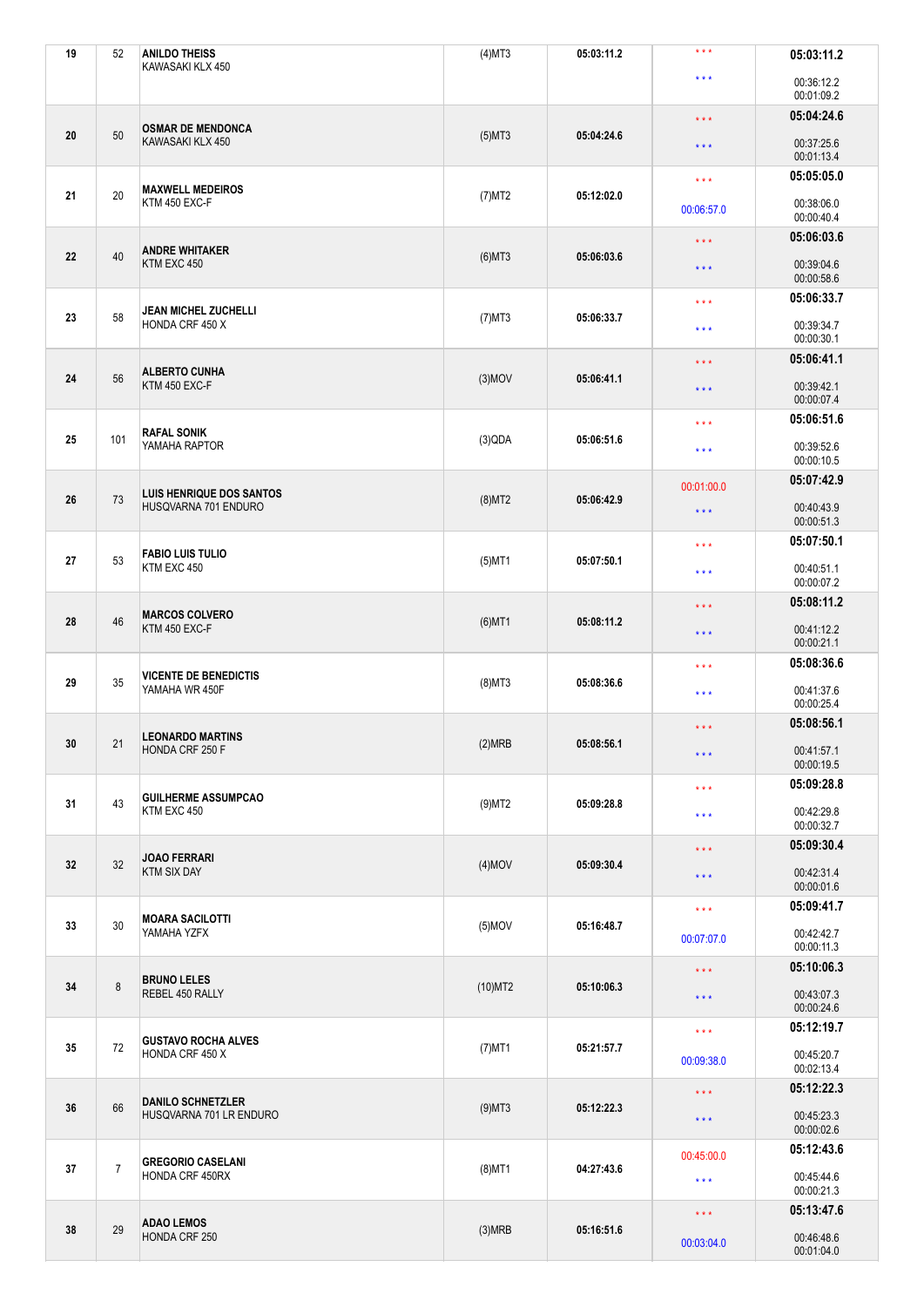| 39 | 51 | <b>MARCELO ZENOBIO</b><br>YAMAHA WR 450F          | $(10)$ MT3               | 05:15:50.2 | 00:03:00.0                                                                       | 05:18:50.2               |
|----|----|---------------------------------------------------|--------------------------|------------|----------------------------------------------------------------------------------|--------------------------|
|    |    |                                                   |                          |            | $\star\star\star$                                                                | 00:51:51.2<br>00:05:02.6 |
|    |    | <b>MISAEL AMARIZ</b>                              |                          |            | 00:12:00.0                                                                       | 05:19:23.2               |
| 40 | 45 | HONDA CRF 450 RX                                  | $(11)$ MT3               | 05:07:23.2 | $\star\star\star$                                                                | 00:52:24.2<br>00:00:33.0 |
|    |    | JOAO PAULO FORNAZARI                              |                          | 04:44:42.1 | 00:35:00.0                                                                       | 05:19:42.1               |
| 41 | 23 | HONDA CRF 450 X                                   | $(12)$ MT3               |            | $\star\star\star$                                                                | 00:52:43.1<br>00:00:18.9 |
| 42 | 75 | <b>RYAN DE MEDEIROS</b>                           |                          | 04:50:37.5 | 00:35:00.0                                                                       | 05:25:37.5               |
|    |    | <b>KTM EXC</b>                                    | $(13)$ MT3               |            | $\star\star\star$                                                                | 00:58:38.5<br>00:05:55.4 |
| 43 | 28 | <b>ARNALDO UCHOA</b>                              | $(6)$ MOV                | 05:25:20.5 | 00:01:00.0                                                                       | 05:26:20.5               |
|    |    | HUSQVARNA FE 501                                  |                          |            | $\star$ $\star$ $\star$                                                          | 00:59:21.5<br>00:00:43.0 |
| 44 | 42 | <b>CHRISTIAN COSTANTINI</b>                       |                          | 05:31:13.7 | $\star$ $\star$ $\star$                                                          | 05:31:13.7               |
|    |    | HONDA CRF 450 X                                   | $(11)$ MT2               |            | $\star$ $\star$ $\star$                                                          | 01:04:14.7<br>00:04:53.2 |
|    |    | <b>LAURA LOPES</b>                                |                          |            | $\star$ $\star$ $\star$                                                          | 05:34:28.0               |
| 45 | 36 | KTM 450 EXC-F                                     | $(7)$ MOV                | 05:34:28.0 | $\star$ $\star$ $\star$                                                          | 01:07:29.0<br>00:03:14.3 |
|    |    | <b>GABRIEL CARNEIRO</b>                           |                          |            | $\star$ $\star$ $\star$                                                          | 05:36:55.8               |
| 46 | 71 | HONDA CRF 250F                                    | (4)MRB                   | 05:36:55.8 | $\star\star\star$                                                                | 01:09:56.8<br>00:02:27.8 |
|    |    | <b>BRUNO PEREIRA</b>                              |                          |            | 05:38:48.7<br>$\star\star\star$<br>01:11:49.7<br>$\star\star\star$<br>00:01:52.9 |                          |
| 47 | 69 | HONDA CRF 250                                     | (5)MRB                   | 05:38:48.7 |                                                                                  |                          |
|    | 44 | <b>GERARD PAUCHET</b><br>KTM EXC-F 450            |                          |            | 05:38:59.1<br>00:06:00.0                                                         |                          |
| 48 |    |                                                   | $(8)$ MOV                | 05:32:59.1 | $\star$ $\star$ $\star$                                                          | 01:12:00.1<br>00:00:10.4 |
|    |    | <b>ALESSANDER LEONE</b>                           |                          |            | 05:39:18.1<br>00:04:00.0                                                         |                          |
| 49 | 63 | KTM 450 EXC-F                                     | $(9)$ MOV                | 05:35:18.1 | $\star\star\star$                                                                | 01:12:19.1<br>00:00:19.0 |
|    |    | <b>NEIVALDO RODRIGUES</b>                         |                          |            | 05:46:30.6<br>$\star\star\star$                                                  |                          |
| 50 | 74 | HONDA CRF 250 F                                   | (6)MRB                   | 05:46:30.6 | $\star\star\star$                                                                | 01:19:31.6<br>00:07:12.5 |
| 51 | 57 | <b>ELVIS BITTENCOURT</b>                          | 05:44:04.6<br>$(10)$ MOV |            | 00:04:00.0                                                                       | 05:48:04.6               |
|    |    | HONDA XR 400R                                     |                          |            | $\star\star\star$                                                                | 01:21:05.6<br>00:01:34.0 |
|    |    |                                                   |                          |            | 00:12:00.0                                                                       | 05:50:31.7               |
| 52 | 62 | <b>LUIZ FILIPE RIBEIRO</b><br>KTM 450 EXC-F       | $(11)$ MOV               | 05:38:31.7 | $\star\star\star$                                                                | 01:23:32.7<br>00:02:27.1 |
|    |    |                                                   |                          |            | 00:16:00.0                                                                       | 05:50:45.7               |
| 53 | 68 | <b>EMERSON PEREIRA</b><br>KTM 450 EXC-F           | $(12)$ MOV               | 05:34:45.7 | $\star\star\star$                                                                | 01:23:46.7<br>00:00:14.0 |
|    | 49 | <b>MICHEL FALQUEIRO</b><br>KTM EXC-F 500          |                          |            | $\star$ $\star$ $\star$                                                          | 06:04:38.7               |
| 54 |    |                                                   | (12)MT2                  | 06:04:38.7 | $\star$ $\star$ $\star$                                                          | 01:37:39.7<br>00:13:53.0 |
|    | 60 | <b>ROGERIO KISTENMACKER</b><br><b>KTM EXC</b>     |                          |            | 00:09:00.0                                                                       | 06:09:13.7               |
| 55 |    |                                                   | $(13)$ MOV               | 06:00:13.7 | $\star\star\star$                                                                | 01:42:14.7<br>00:04:35.0 |
|    | 59 | <b>RAUL DEL DUCA</b><br>KAWASAKI KLX 450          |                          |            | 00:04:00.0                                                                       | 06:34:00.0               |
| 56 |    |                                                   | $(14)$ MT3               | 06:30:00.0 | $\star\star\star$                                                                | 02:07:01.0<br>00:24:46.3 |
|    |    |                                                   |                          |            | 00:40:00.0                                                                       | 07:10:00.0               |
| 57 | 38 | <b>LEANDRO FERNANDEZ RAD</b><br>KAWASAKI KLX 450R | $(15)$ MT3               | 06:30:00.0 | $\star\star\star$                                                                | 02:43:01.0<br>00:36:00.0 |
|    | 48 | <b>JOSEMAR FERRO</b><br>KTM EXC-F 450             |                          | 06:30:00.0 | 05:45:00.0                                                                       | 12:15:00.0               |
| 58 |    |                                                   | $(14)$ MOV               |            | $\star\star\star$                                                                | 07:48:01.0<br>05:05:00.0 |